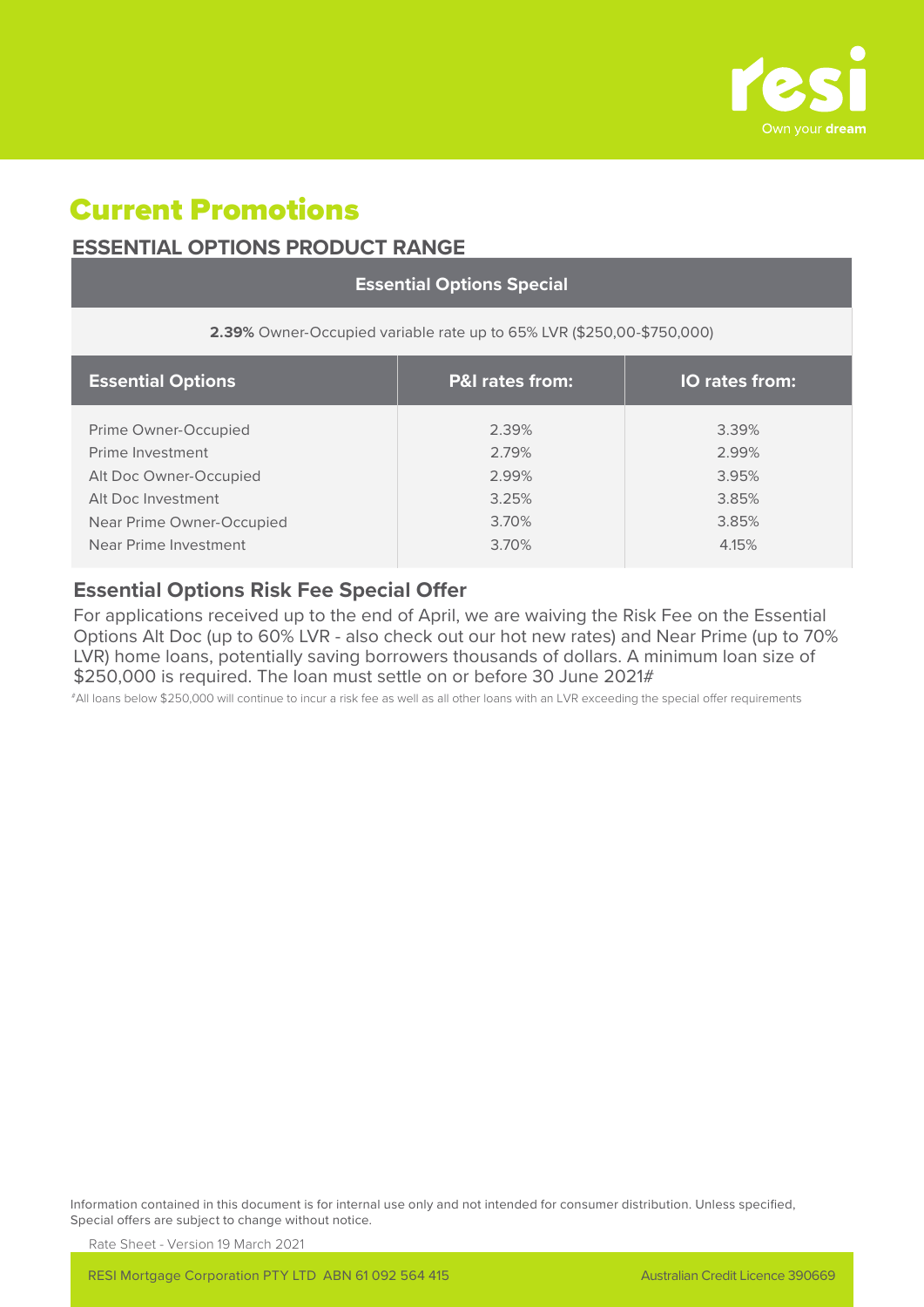

# Essential Options Product Range

## **Essential Options Risk Fee Special Offer**

For applications received up to the end of April, we are waiving the Risk Fee on the Essential Options Alt Doc (up to 60% LVR - also check out our hot new rates) and Near Prime (up to 70% LVR) home loans, potentially saving borrowers thousands of dollars. A minimum loan size of \$250,000 is required. The loan must settle on or before 30 June 2021#

#All loans below \$250,000 will continue to incur a risk fee as well as all other loans with an LVR exceeding the special offer requirements

## **PRIME FULL DOC RATES**

#### **Variable Rates**

| Loan Amount                      | <b>Owner Occupied</b>    |             |          | Investment               |             |          |                                 |
|----------------------------------|--------------------------|-------------|----------|--------------------------|-------------|----------|---------------------------------|
| <b>LVR</b>                       | $\leq$ 65%               | $\leq 80\%$ | >80%-90% | $>90\%$                  | $\leq 80\%$ | >80%-90% | $>90\%$                         |
| <b>Essential Options P&amp;I</b> | $2.39*%$                 | 2.66%       | $2.69\%$ | $\overline{\phantom{0}}$ | 2.79%       | $2.97\%$ | $\hspace{0.1mm}-\hspace{0.1mm}$ |
| <b>Essential Options IO</b>      | $\overline{\phantom{0}}$ | 3.39%       | $3.49\%$ | $\overline{\phantom{0}}$ | 2.99%       | $3.40\%$ | $\overline{\phantom{a}}$        |

\*Loan Amounts from \$250,000-\$750-000, PAYG Only.

^Maximum 90% LVR is inclusive of LMI.

## **PRIME ALT DOC RATES**

#### **Variable Rates**

| Loan Amount                      | <b>Owner Occupied</b> |            | Investment  |            |  |
|----------------------------------|-----------------------|------------|-------------|------------|--|
| <b>LVR</b>                       | ≤60%                  | $>60-80\%$ | $\leq 60\%$ | $>60-80\%$ |  |
| <b>Essential Options P&amp;I</b> | 2.99%                 | 3.60%      | 3.25%       | 3.75%      |  |
| <b>Essential Options IO</b>      | 3.95%                 | 4.15%      | 3.85%       | 4.25%      |  |

### **NEAR PRIME FULL DOC RATES**

#### **Variable Rates**

| l Loan Amount                    | Owner Occupied |          | Investment |             |                |         |
|----------------------------------|----------------|----------|------------|-------------|----------------|---------|
| <b>LVR</b>                       | $\leq 60\%$    | >60%-70% | $>70\%$    | $\leq 60\%$ | $>60\% - 70\%$ | $>70\%$ |
| <b>Essential Options P&amp;I</b> | 3.70%          | 3.70%    | 3.90%      | 3.70%       | 4.00%          | 4.25%   |
| <b>Essential Options IO</b>      | 3.85%          | 3.85%    | 4.09%      | 4.15%       | 4.15%          | 4.35%   |

## **COMMISSIONS (UNLESS OTHERWISE STATED)**

| UPFRONT PAID <sup>*</sup> ex $GST: 0.65\%$ |             |              | TRAIL PAID ex GST: 0.15% |
|--------------------------------------------|-------------|--------------|--------------------------|
| l Clawback Period                          | Months 1-12 | Months 13-18 | Months 19-24             |
| ESSENTIALS PRODUCT RANGE                   | $100\%$     | 50%          | 25%                      |

\*Upfront commission calculated based on the net loan balance (net of redraw and offset) at the end of the day of loan settlement. All settlements will receive 0.65% upfront commission and will be subject to a 24 month clawback period.